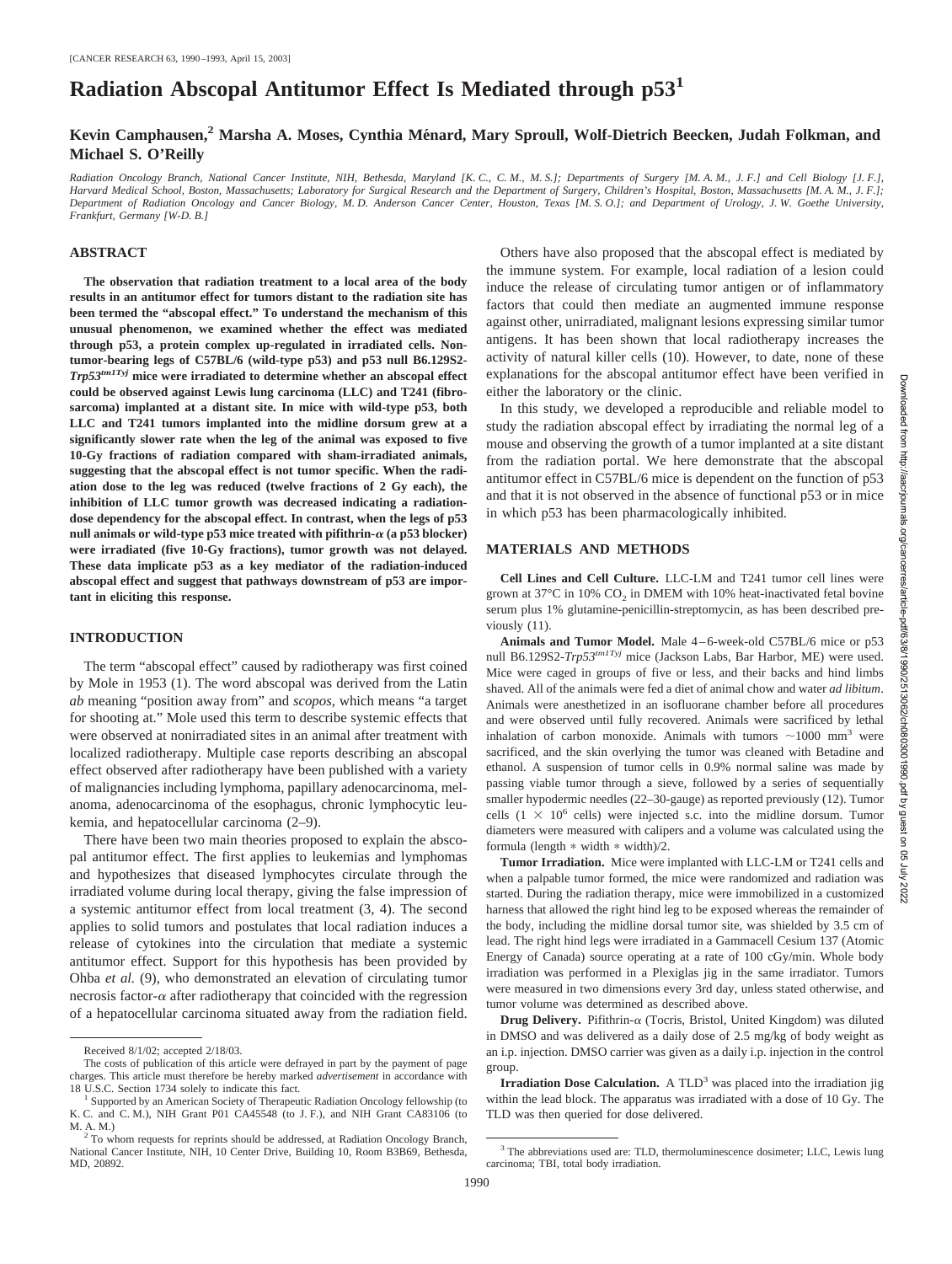**Statistics.** Tumor volumes were compared using a paired, 2-tailed Student *t* test with a significance value of  $P < 0.05$ .

## **RESULTS**

**Observation of the Abscopal Effect in Mice.** In one experiment, LLC was implanted in the midline dorsum of C57BL/6 mice. At day 10, postimplantation animals with tumors were randomized to treatment and control groups [radiation group,  $360 \pm 88$  mm<sup>3</sup> ( $n = 5$ ), *versus* unirradiated group,  $391 \pm 97$  mm<sup>3</sup> ( $n = 5$ )]. Irradiation was started on day 10 and 10 Gy were delivered for 5 consecutive days. The control group received sham treatment consisting of placement in the jig but no radiation. The tumors in the mice that received radiation treatment to the leg grew at a significantly slower rate than those in the nonirradiated group. On day 15 postimplantation, the day after completion of radiation, there was already a growth difference between the sham-treated controls and the irradiated animals  $(2244 \pm 815 \text{ mm}^3 \text{ versus } 1506 \pm 745 \text{ mm}^3, \text{ respectively})$ . By day 18 postimplantation, tumor volume in the sham-irradiated mice was almost 3-fold higher than that of the irradiated mice. In the shamirradiated group, a mean tumor volume of  $6058 \pm 1447$  mm<sup>3</sup> was observed as compared with a mean tumor volume of only  $2201 \pm 816$ mm<sup>3</sup> in the irradiated group ( $P = 0.003$ ).

This experiment was repeated with the addition of a third group of mice treated with a low-dose fractionation schedule of 2 Gy/fraction, two fractions per day, for 6 consecutive days. Five C57BL/6 mice, implanted with LLC, were assigned to each of the three groups in a randomized fashion on the day of tumor implantation. Randomization was performed at the day of implantation to remove any potential observer bias caused by randomization at a later time point. Radiation was initiated on day 5 postimplantation for each of the randomized animals. The control mice received sham treatment (*i.e.,* no irradiation) concurrently with the 10 Gy/fraction group. Tumors were measured and mouse body weight was obtained every 5th day. An inhibition of tumor growth was observed in both of the radiation treatment groups compared with the control group. The abscopal effect of the radiation therapy was dose dependent (Fig. 1). An early effect of the radiotherapy could be seen on day 10 postimplantation, the last day of irradiation. The mean tumor volumes on that day for the  $2$ -Gy- $\times$ -12, 10-Gy- $\times$ -5, and control groups were 571  $\pm$  278 mm<sup>3</sup>, 148  $\pm$  58 mm<sup>3</sup>, and  $1262 \pm 547$  mm<sup>3</sup>, respectively. The effect was more pronounced



Fig. 1. The radiation abscopal effect is dose dependent. Five mice in each treatment group, 10 Gy  $*$  5, and 2 Gy  $*$  12, were irradiated, and the tumor was measured in each group, as well as the sham-irradiated group, and plotted *versus* days postimplantation. At 15 days, the abscopal effect is dose dependent.

at day 15 postimplantation, when the mean tumor volume measured between the 2 Gy  $\times$  12 groups and the 10 Gy  $\times$  5 groups was 2060  $mm<sup>3</sup> \pm 130 mm<sup>3</sup>$  *versus* 400mm<sup>3</sup>  $\pm$  130 mm<sup>3</sup>, respectively  $(P = 0.004)$ . The mean tumor volume on that day for control animals was 6167 mm<sup>3</sup>  $\pm$  613 mm<sup>3</sup>.

After accounting for tumor weight, the body weights of the animals in each of the three groups were not significantly different (Fig. 2), indicating that the antitumor effect observed with hind leg irradiation was not caused by weight loss.

**The Abscopal Effect Can Be Observed for Multiple Tumor Types.** To determine whether the abscopal antitumor effect observed was tumor-type dependent, the experiments described above were repeated using a murine fibrosarcoma cell line, T241. Again, two groups with five animals in each group were implanted with T241 tumor cells according to the methods described previously. T241 tumors grew to 5000  $\pm$  822 mm<sup>3</sup> in the unirradiated mice within 15 days of s.c. implantation compared with only  $1750 \pm 568$  mm<sup>3</sup> in the irradiated mice  $(P < 0.001)$ . These data show that the abscopal antitumor effect is not specific to LLC and suggest that it may be independent of tumor histology.

**The Abscopal Effect Is Not Caused By Scatter Dose.** In the previous experiments, a TLD placed in the irradiation jig at the level of the dorsal tumor consistently measured less than 1% (10 cGy) of the total daily dose delivered to the right hind leg. To determine whether this scattered radiation dose contributed to the inhibition of growth from the shielded midline dorsal tumor, five mice were treated with TBI to a dose of 50 cGy per fraction for five fractions. The midline tumor, therefore, received five times the scatter dose measured from the previous experiment. The mean tumor volume was virtually identical at 18 days postimplantation between the unirradiated control group and the low-dose TBI group (4300  $\pm$  437 mm<sup>3</sup> *versus*  $4354 \pm 1571$  mm<sup>3</sup>, respectively). Therefore, low doses of radiation, in the range of that deposited by scatter, do not inhibit tumor growth and cannot explain the distant antitumor effect observed with hind leg irradiation.

**The Abscopal Effect Is Dependent On Functional p53.** We hypothesized that the observed abscopal antitumor effect may be mediated by the induction of p53 by the radiation treatments, given that p53 is a radiation-responsive element. To test this hypothesis, we implanted 10 mice that were null for p53 (B6.129S2-*Trp53tm1Tyj*; Ref. 13) with LLC tumor cells in the midline dorsum and randomized them into two groups. One group was irradiated to the right hind leg, and the other received sham treatment only. We noted that the LLC cell line had been previously shown to be p53 mutant (14). Unlike the studies in mice with wild-type p53, there was no evidence of the abscopal antitumor effect in the p53 null mice. The tumors growing in unirradiated p53 null mice and those growing in the irradiated p53 null mice grew to similar volumes at day 20 (5800 mm3 *versus* 6500 mm<sup>3</sup>, respectively).

To further test our hypothesis that the abscopal effect is dependent on p53, we used a second method of suppressing p53 as described previously by Komarov *et al.* (15). The chemical pifithrin- $\alpha$  can pharmacologically inhibit p53-driven effects after radiotherapy, as demonstrated by the reversal of lethal whole-body-radiation treatments in C57BL/6 mice. Twenty mice were given injections of LLC tumor cells in the dorsum and were randomized into one of four groups: no treatment, vehicle (DMSO) alone, pifithrin- $\alpha$  alone, or the combination of pifithrin- $\alpha$  and radiotherapy. Radiation treatments and pifithrin- $\alpha$  injections, given 1 h before radiotherapy, were initiated on day 8 postimplantation. On that day, the mean tumor volumes for the untreated, vehicle-alone, pifithrin- $\alpha$ -alone, and combination groups were  $486 \pm 111 \text{ mm}^3$ ,  $355 \pm 90 \text{ mm}^3$ ,  $431 \pm 131 \text{ mm}^3$ , and  $516 \pm 174$  mm<sup>3</sup>, respectively. The final tumor volumes, at day 16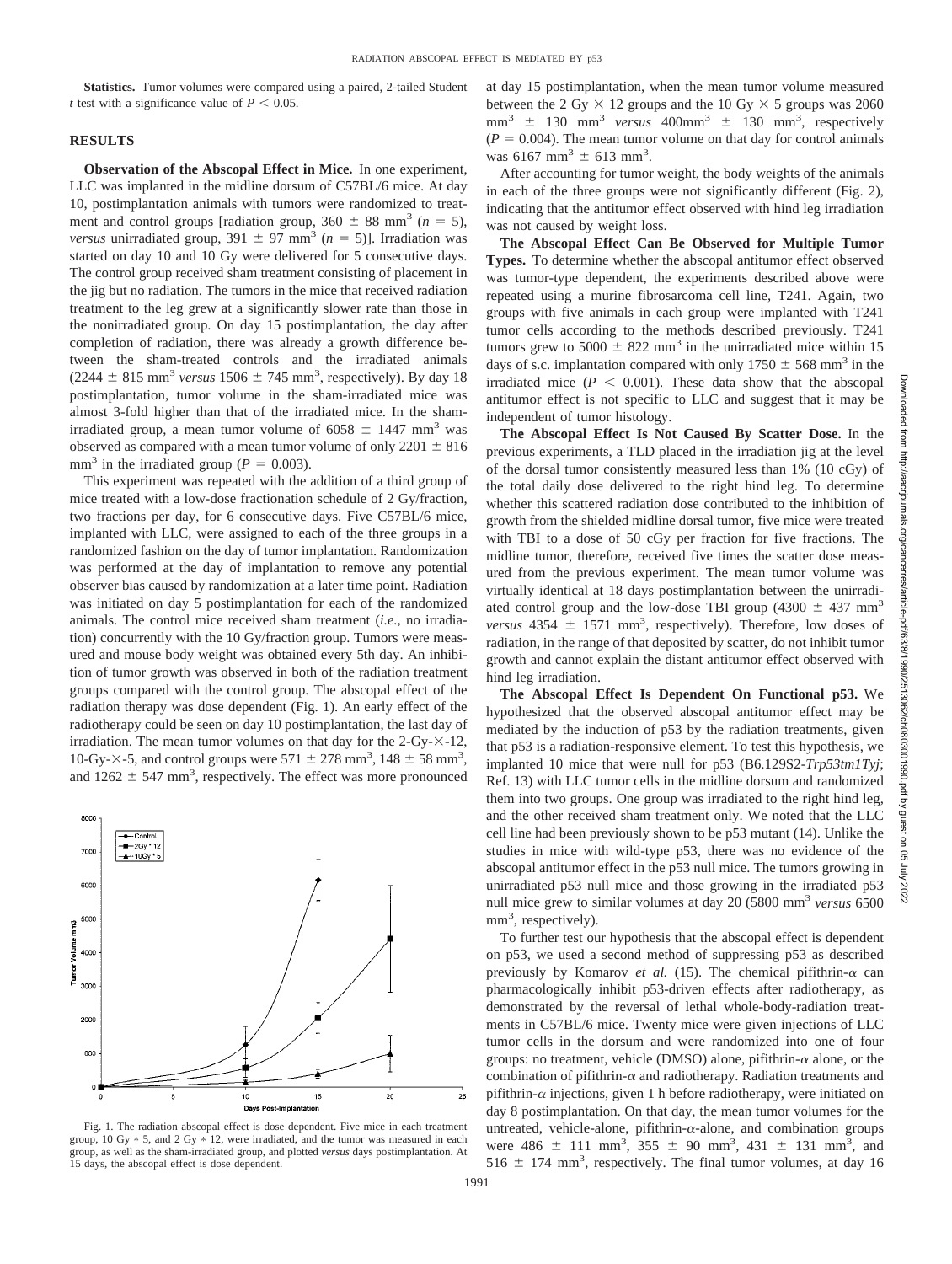

Fig. 2. The radiation abscopal effect is not caused by weight loss. Two of three groups, 10 Gy 5, and 2 Gy 12, were irradiated, and the mean weights for these, plus the sham irradiated group, were plotted *versus* days postimplantation.  $\blacksquare$ , the mean tumor volume assuming a density of 1 mm<sup>3</sup> equaling 1 mg. There is no significant difference in overall weight when corrected for tumor weights.

postimplantation, were  $3500 \pm 926$  mm<sup>3</sup> in the untreated group, 4100  $\pm$  847 mm<sup>3</sup> for vehicle alone, 3250  $\pm$  923 mm<sup>3</sup> for pifithrin- $\alpha$ alone. and 4700  $\pm$  1787 mm<sup>3</sup> for pifithrin- $\alpha$  and radiotherapy (Fig. 3). There was no statistically significant difference between any of the groups,  $(P = 0.19$  for untreated control *versus* combination therapy,  $P = 0.61$  for carrier *versus* combination therapy, and  $P = 0.27$  for pifithrin- $\alpha$ -alone *versus* combination therapy); and no abscopal antitumor effect was observed. The pifithrin- $\alpha$  study was repeated, and, again, no abscopal effect was seen when pifithrin- $\alpha$  was combined with radiotherapy. When taken together with the results of the p53 null-mice experiments, these data show that the radiation abscopal effect is mediated through p53 and can be negated by blocking this protein complex.

### **DISCUSSION**

Cells receiving radiation are characterized by DNA damage, the induction of apoptosis, and an up-regulation of a multitude of transcription factors including, but not limited to, p53. Radiotherapy can



Fig. 3. The radiation abscopal effect is reversed by treatment with pifithrin- $\alpha$ . Five mice per group were randomized to no treatment, carrier alone, pifithrin- $\alpha$  alone, or radiation plus pifithrin- $\alpha$ . Tumor volumes were plotted *versus* days postimplantation. Pifithrin- $\alpha$  can reverse the radiation abscopal effect.

also have a significant impact on the local microenvironment of tissues within the radiation portal. Such effects from radiotherapy include increased vascular permeability, altered cytokine levels, and local inflammation (16, 17). More recently, the concept of a bystander effect, in which radiotherapy to one cell has direct impact on an adjacent cell, has been described (18). These cellular and supracellular effects of radiotherapy are distinct from the abscopal effect coined by Mole, which is an "... effect observed at a site distant to that irradiated within the same organism" (1).

Several hypotheses have been proposed for the mechanism of the abscopal effect. These have included a systemic release of specific cytokines, a systemic immune reaction generated against local tumor antigens, or local inflammation leading to a distant effect. However, none of these postulated mechanisms have stood the test of time nor have they been validated in the laboratory or the clinic. In this study, we choose to use solid murine tumors in immunocompetent mice. We choose solid tumors so that tumor cells circulating through the radiation portal could not account for our observed abscopal effect as hypothesized by Antoniades *et al.* (3) and Rees (4). C57BL/6 mice were chosen as the host murine strain because we desired an intact immune system, a mouse with a known p53 status, and a commercial supply of p53 knockout mice.

By using the LLC and T241 tumors in C57BL/6 mice, we were able to demonstrate that local irradiation to normal tissue has a systemic antitumor effect against both LLC and T241 tumors. The antitumor effect was not attributable to weight loss because the irradiated and nonirradiated mice had comparable adjusted body weights. Nor was the effect attributable to scatter dose of radiation therapy, because we did not observe any effect on tumor growth after low-dose TBI. However, in this model system, the abscopal effect was dependent on p53, because the effect was not observed in p53 null mice nor with concurrent administration of pifithrin- $\alpha$ , a drug shown to block p53 after radiation treatments. Although the exact mechanism for the abscopal effect is still unknown, we have demonstrated that the effect is reproducible and is mediated through p53.

To test the hypothesis that the abscopal effect is, in part, caused by the release of tumor antigens into the circulation after radiotherapy, we chose to irradiate normal tissue *versus* a second tumor site. Because we saw the abscopal effect after radiation to normal tissue and not after tumor antigen release, our data strongly suggest that the mobilization of tumor antigens does not contribute to the abscopal